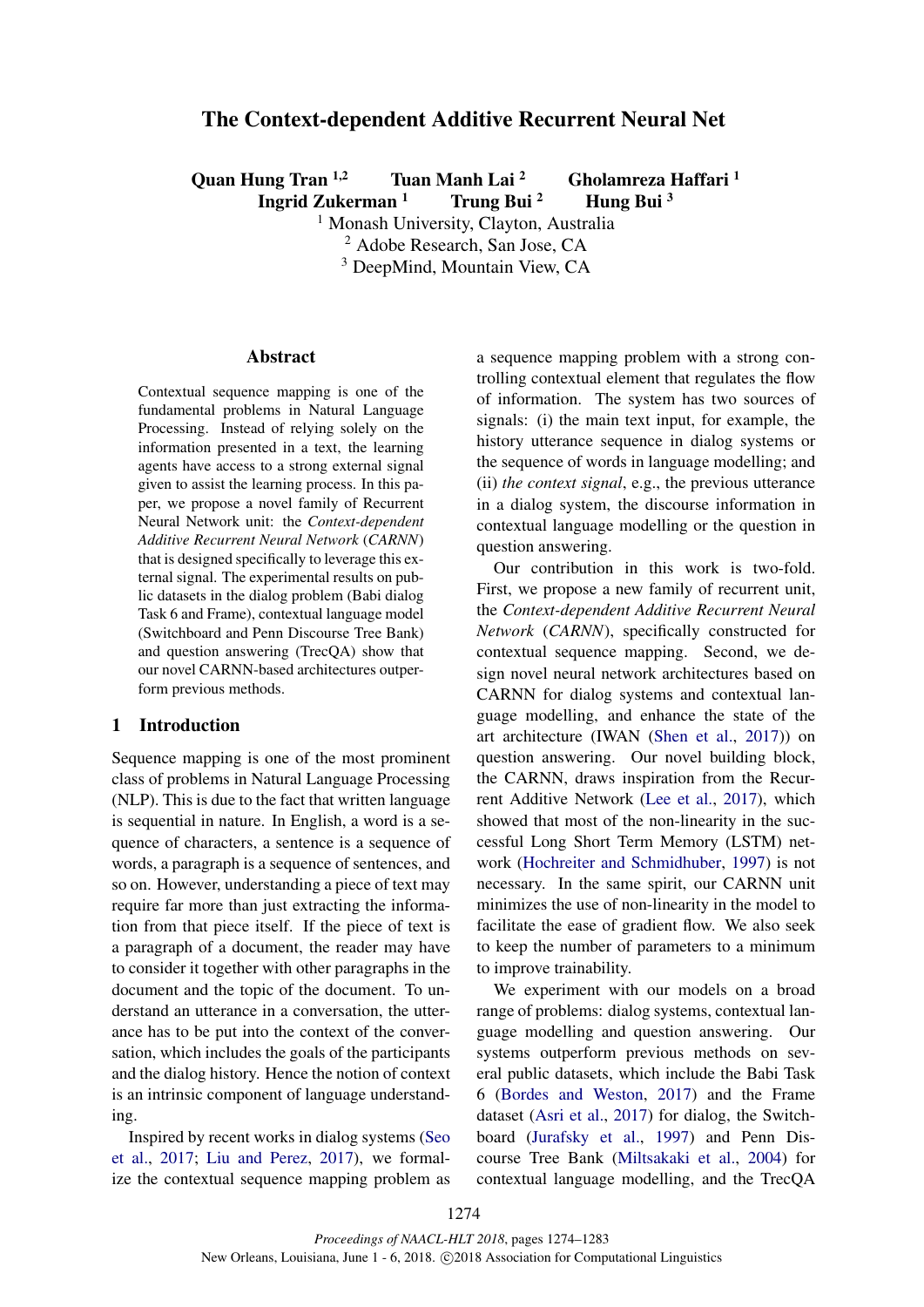dataset (Wang et al., 2007) for question answering. We propose a different architecture for each task, but all models share the basic building block, the CARNN.

### 2 Background and Notation

Notation. As our paper describes several architectures with vastly different setups and input types, we introduce the following notation to maintain consistency and improve readability. First, the mth input to the recurrent unit will be denoted  $e_m$ . In language modelling,  $e_m$  is the embedding of the  $m$ -th word; while in dialog, it is the embedding of the  $m$ -th utterance (which is a combination of the embedding of the words inside the utterance,  $\mathbf{x}_1^m \dots \mathbf{x}_{M_m}^m$ ). All the gates are denoted by **g**, all the hidden vectors (outputs of the RNN) are denoted by **h**. Ws and **b**s are the RNN's parameters,  $\sigma$  denotes the sigmoid activation function, and  $\odot$ denotes the element-wise product.

LSTM. The Long Short Term Memory (LSTM) (Hochreiter and Schmidhuber, 1997) is arguably one of the most popular building blocks for RNN. The main components of the LSTM are three gates: an input gate  $\mathbf{g}_m^i$  to regulate the information flow from the input to the memory cell  $\mathbf{c}_m$ , a forget gate  $\mathbf{g}_m^f$  to regulate the information flow from the previous time step's memory cell  $\mathbf{c}_{m-1}$ , and an output gate  $\mathbf{g}_m^o$  that regulates how the model produces the outputs (hidden state  $h_m$ ) from the memory cell  $c_t$ . The computations of LSTM are as follows:

$$
\tilde{\mathbf{c}}_{m} = \tanh(\mathbf{W}_{h}^{c}\mathbf{h}_{m-1} + \mathbf{W}_{x}^{c}\mathbf{e}_{m} + \mathbf{b}_{c}) \n\mathbf{g}_{m}^{i} = \sigma(\mathbf{W}_{h}^{i}\mathbf{h}_{m-1} + \mathbf{W}_{x}^{i}\mathbf{e}_{m} + \mathbf{b}_{i}) \n\mathbf{g}_{m}^{f} = \sigma(\mathbf{W}_{h}^{f}\mathbf{h}_{m-1} + \mathbf{W}_{x}^{f}\mathbf{e}_{m} + \mathbf{b}_{f}) \n\mathbf{g}_{m}^{o} = \sigma(\mathbf{W}_{h}^{o}\mathbf{h}_{m-1} + \mathbf{W}_{x}^{o}\mathbf{e}_{m} + \mathbf{b}_{o}) \n\mathbf{c}_{m} = \mathbf{g}_{m}^{i} \odot \tilde{\mathbf{c}}_{m} + \mathbf{g}_{m}^{f} \odot \mathbf{c}_{m-1} \n\mathbf{h}_{m} = \mathbf{g}_{m}^{o} \odot \tanh(\mathbf{c}_{m})
$$
\n(1)

RAN. The Recurrent Additive Neural Network (RAN) (Lee et al., 2017) is an improvement over the traditional LSTM. However, there are three major differences between the two. First, RAN simplifies the output computations by removing the output gate. Second, RAN simplifies the memory cell computations by removing the direct dependency between the candidate update memory cell  $\tilde{\mathbf{c}}_m$  and the previous hidden vector  $\mathbf{h}_{m-1}$ . Finally, RAN removes the non-linearity from the transition dynamic of RNN by removing the tanh non-linearity from the  $\tilde{\mathbf{c}}_m$ . The equations for RAN are as follows:

$$
\tilde{\mathbf{c}}_{m} = \mathbf{W}_{x}^{c} \mathbf{e}_{m}
$$
\n
$$
\mathbf{g}_{m}^{i} = \sigma(\mathbf{W}_{h}^{i} \mathbf{h}_{m-1} + \mathbf{W}_{x}^{i} \mathbf{e}_{m} + \mathbf{b}_{i})
$$
\n
$$
\mathbf{g}_{m}^{f} = \sigma(\mathbf{W}_{h}^{f} \mathbf{h}_{m-1} + \mathbf{W}_{x}^{f} \mathbf{e}_{m} + \mathbf{b}_{f})
$$
\n
$$
\mathbf{c}_{m} = \mathbf{g}_{m}^{i} \odot \tilde{\mathbf{c}}_{m} + \mathbf{g}_{m}^{f} \odot \mathbf{c}_{m-1}
$$
\n
$$
\mathbf{h}_{m} = s(\mathbf{c}_{m})
$$
\n(2)

where s can be an identity function (identity RAN) or the tanh activation function (tanh RAN).

As shown in (Lee et al., 2017), RAN's memory cells  $c_m$  can be decomposed into a weighted sum of the inputs. Their experimental results show that RAN performs as well as LSTM for language modelling, while having significantly fewer parameters.

# 3 The Context-dependent Additive Recurrent Neural Net (CARNN)

In this section, we describe our novel recurrent units for the context-dependent sequence mapping problem.

Our RNN units use a different gate arrangement than that used by RAN. However, if we consider a broader definition of identity RAN, i.e., an RNN where hidden unit outputs can be decomposed into a weighted sum of inputs, where the weights are functions of the gates, then our first CARNN unit (nCARNN) can be viewed as an extension of identity RAN with additional controlling context.

The next two CARNN units (iCARNN and sCARNN) further simplify the nCARNN unit to improve trainability.

## 3.1 Non-independent gate CARNN (nCARNN)

The main components of our recurrent units are the two gates (an update gate  $g^u$  and a reset gate  $g^{f}$ ), which jointly regulate the information from the input. The input vector, after being pushed through an affine transformation, is added into the previous hidden vector  $h_{m-1}$ . The computations of the unit are as follows:

$$
\mathbf{g}_m^u = \sigma(\mathbf{W}_u^c \mathbf{c} + \mathbf{W}_u^h \mathbf{h}_{m-1} + \mathbf{W}_u^e \mathbf{e}_m + \mathbf{b}_u)
$$
  
\n
$$
\mathbf{g}_m^f = \sigma(\mathbf{W}_f^c \mathbf{c} + \mathbf{W}_f^h \mathbf{h}_{m-1} + \mathbf{W}_f^e \mathbf{e}_m + \mathbf{b}_f)
$$
  
\n
$$
\bar{\mathbf{e}}_m = \mathbf{W}_e \mathbf{e}_m + \mathbf{b}_e
$$
  
\n
$$
\mathbf{h}_m = \mathbf{g}_m^u \odot (\mathbf{g}_m^f \odot \bar{\mathbf{e}}_m) + (1 - \mathbf{g}_m^u) \odot \mathbf{h}_{m-1}
$$
  
\n(3)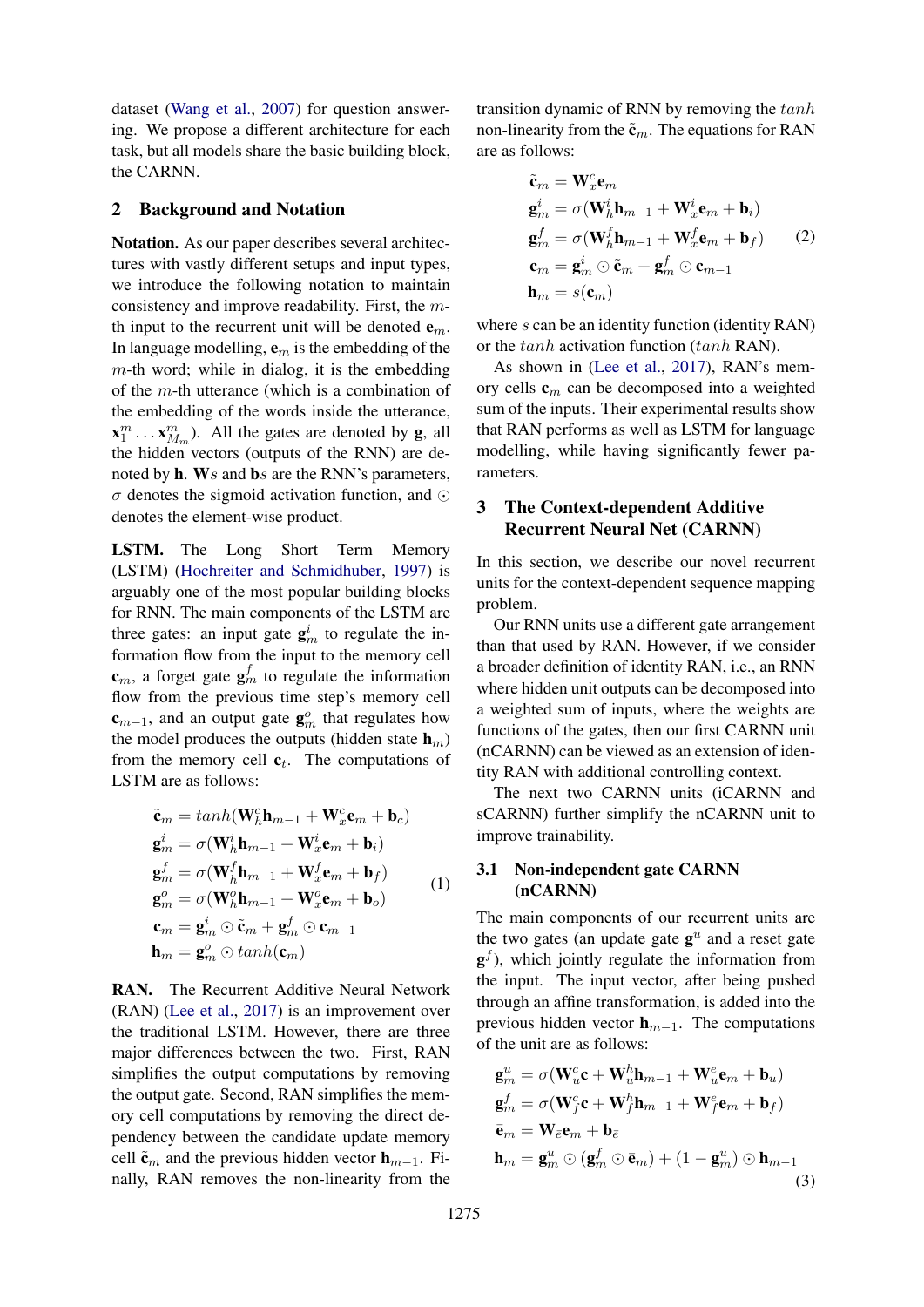

Figure 1: Context Dependent Additive Recurrent Neural Network. Note that only nCARNN has the previous hidden state  $h_{m-1}$  in its gate computation, iCARNN and sCARNN do not.

where **c** is the representation of the global context.

Apart from the non-linearity in the gates, our model is a linear function of the inputs. Hence, the final hidden layer of our RNN, denoted as  $\mathbf{h}_M$ , is a weighted sum of the inputs and a bias term  $B_i$ (Equation 4), where the weights are functions of the gates and  $W_{\bar{e}}$  is a dimension reduction matrix.

$$
\mathbf{h}_M = \mathbf{g}_M^u \odot \mathbf{g}_M^f \odot \bar{\mathbf{e}}_M + (1 - \mathbf{g}_M^u) \odot \mathbf{h}_{M-1}
$$
  
\n
$$
= \sum_{i=1}^M (\mathbf{g}_i^u \odot \mathbf{g}_i^f \odot \prod_{j=i+1}^M (1 - \mathbf{g}_j^u)) \odot \bar{\mathbf{e}}_i
$$
  
\n
$$
= \sum_{i=1}^M [(\mathbf{g}_i^u \odot \mathbf{g}_i^f \odot \prod_{j=i+1}^M (1 - \mathbf{g}_j^u)) \odot \mathbf{W}_{\bar{e}} \mathbf{e}_i + \mathbf{B}_i]
$$
  
\n(4)

From the decomposition in Equation 4, it seems that the outputs of an RNN with the nCARNN unit can be efficiently computed in parallel. That is, we can compute the weight for each input in parallel, and take their weighted sum to produce any desired hidden vector output. However, there is one obstacle: since the gates are functions of the previous hidden states, they still need to be computed sequentially. But if we assume that the external controlling context  $\bf{c}$  is strong enough to regulate the flow of information, we can remove the previous hidden state (local context  $\mathbf{h}_{m-1}$ ) from the gate computations, and make the RNN computations parallel. The next two variants of CARNN implement this idea by removing the local context from gate computations.

## 3.2 Independent gate CARNN (iCARNN)

The Gated Recurrent Unit (GRU) (Chung et al., 2014) and LSTM networks use a local context (the previous hidden state  $h_{m-1}$ ) and the current input to regulate the flow of information. In contrast, our model, relies on the global controlling context c at every step, and thus, might not need the local context  $\mathbf{h}_{m-1}$  at all. Removing the local context can reduce the computational complexity of the model, but it may result in a loss of local sequential information. To test the effectiveness of this trade-off, we propose another variant of our unit, the *independent gate CARNN* (*iCARNN*), where the gate computations are simplified, and the gates are functions of the controlling context and the inputs. This formulation of CARNN is formally defined as follows.

$$
\mathbf{g}_m^u = \sigma(\mathbf{W}_u^c \mathbf{c} + \mathbf{W}_u^e \mathbf{e}_m + \mathbf{b}_u)
$$
  
\n
$$
\mathbf{g}_m^f = \sigma(\mathbf{W}_f^c \mathbf{c} + \mathbf{W}_f^e \mathbf{e}_m + \mathbf{b}_f)
$$
  
\n
$$
\bar{\mathbf{e}}_m = \mathbf{W}_e \bar{\mathbf{e}}_m + \mathbf{b}_e
$$
  
\n
$$
\mathbf{h}_m = \mathbf{g}_m^u \odot (\mathbf{g}_m^f \odot \bar{\mathbf{e}}_m) + (1 - \mathbf{g}_m^u) \odot \mathbf{h}_{m-1}
$$
  
\n(5)

Compared to the traditional RNN, iCARNN's gates computations do not take into account the sequence context, i.e., the previous hidden vector computations, and the gates at all time steps can be computed in parallel. However, iCARNN, unlike memory network models (Sukhbaatar et al., 2015; Liu and Perez, 2017), still retains the sequential nature of RNN. This is because even though the gates at different time steps do not depend on each other, the hidden vector output at the  $m$ -th time step  $\mathbf{h}_m$  depends on the previous gate  $(\mathbf{g}_{m-1}^u)$ , and hence on the previous input.

### 3.3 Simplified candidate CARNN (sCARNN)

The standard GRU and the LSTM employ a linear transformation on the input representation before it is incorporated into the hidden representation. We have followed this convention with the previous variants of our unit. Although this transformation improves dimensional flexibility of the input/output vector, and adds representational power to the model with additional parameters, it also increases computational complexity. Fixing the output dimension to be the same as the input dimension makes it possible to reduce the computational complexity of the model. This leads us to propose another variant of the CARNN where the candidate update  $\bar{\mathbf{e}}_m$  is the original embedding of the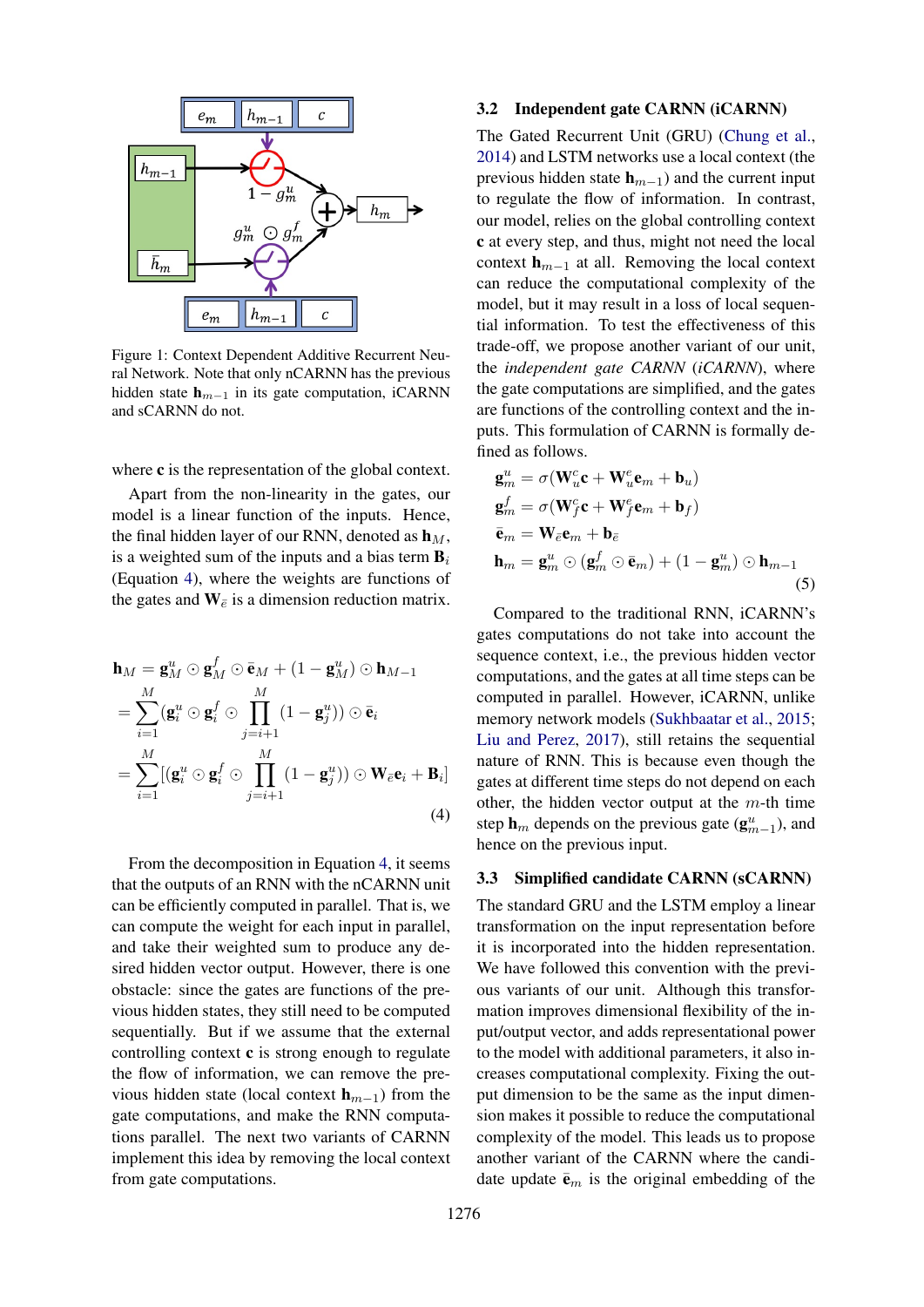current input (Equation 6). We call this variation the *simplified candidate CARNN* (*sCARNN*). The combination of lower gate computational complexity and the parallel-ability allow the paralleled sCARNN version to be 30% faster (30% lower training time for each epoch) than nCARNN in the question answering and dialog experiments, and 15% faster in the language model experiment. The sCARNN is formally defined as follows.

$$
\mathbf{g}_m^u = \sigma(\mathbf{W}_u^c \mathbf{c} + \mathbf{W}_u^e \mathbf{e}_m + \mathbf{b}_u)
$$
  
\n
$$
\mathbf{g}_m^f = \sigma(\mathbf{W}_f^c \mathbf{c} + \mathbf{W}_f^e \mathbf{e}_m + \mathbf{b}_f)
$$
  
\n
$$
\mathbf{h}_m = \mathbf{g}_m^u \odot (\mathbf{g}_m^f \odot \mathbf{e}_m) + (1 - \mathbf{g}_m^u) \odot \mathbf{h}_{m-1}
$$
  
\n(6)

sCARNN can still be decomposed into a weighted sum of the sequence of input elements, and retains the parallel computation capability of the iCARNN.

$$
\mathbf{h}_M = \mathbf{g}_M^u \odot \mathbf{g}_M^f \odot \mathbf{e}_m + (1 - \mathbf{g}_M^u) \odot \mathbf{h}_{M-1}
$$

$$
= \sum_{i=1}^M (\mathbf{g}_i^u \odot \mathbf{g}_i^f \odot \prod_{j=i+1}^M (1 - \mathbf{g}_j^u)) \odot \mathbf{e}_i
$$
(7)

# 4 CARNN-based models for NLP problems

In this section, we explain the details of our CARNN-based architectures for end-to-end dialog, language modelling and question answering. In each of these applications, one of the main design concerns is the choice of contextual information. As we will demonstrate in this section, the controlling context c can be derived from various sources: a sequence of words (dialog and question answering), a class variable (language modelling). Virtually any sources of strong information that can be encoded into vectors can be used as controlling context.

#### 4.1 End-to-end dialog

To produce a response, we first encode the whole dialog history into a real vector representation  $h_{his}$ . To this effect, we perform two steps: first, we encode each utterance (sequence of words) into a real vector, and next, we encode this sequence of real vector representations into  $\mathbf{h}_{his}$ . We employ the Position Encoder (Bordes and Weston, 2017) for the first step, and CARNNs for the second step.

Summarizing individual utterances. Let's denote the sequence of word-embeddings in the mth utterance  $\mathbf{x}_1^m, \dots, \mathbf{x}_{N_m}^m$ . These word embeddings are jointly trained with the model. Following previous work in end-to-end dialog systems, we opt to use the Position Encoder (Liu and Perez, 2017; Bordes and Weston, 2017) for encoding utterances.

The Position Encoder is an improvement over the average embedding of bag of words, as it takes into account the position of the words in a sequence. This encoder has been empirically shown to perform well on the Babi dialog task (Liu and Perez, 2017; Bordes and Weston, 2017); more details about the Position Encoder can be found in (Sukhbaatar et al., 2015). Let's denote the the embeddings of a sequence of utterances  $e_1, \ldots e_{M-1}.$ 

Summarizing the dialog history. The CARNN models take the embeddings of the sequence of utterances and produce the final representation  $\mathbf{h}_{his}$ . We further enhance the output of the CARNN by adding the residual connection to the input (He et al., 2016; Tran et al., 2017), and the attention mechanism (Bahdanau et al., 2015) over the history.

$$
\mathbf{h}_{1}, \dots \mathbf{h}_{M-1} = CARNN(\mathbf{e}_{1}, \dots \mathbf{e}_{M-1}, \mathbf{c})
$$
  
\n
$$
\forall m \in [1..M-1] : \tilde{\mathbf{h}}_{m} = \mathbf{h}_{m} + \mathbf{e}_{m}
$$
  
\n
$$
\alpha_{1}...\alpha_{M-1} = softmax(\tilde{\mathbf{h}}_{1}^{T}\mathbf{c}, .., \tilde{\mathbf{h}}_{M-1}^{T}\mathbf{c})
$$
  
\n
$$
\mathbf{h}_{his} = \sum_{m=1}^{M-1} \alpha_{m} \mathbf{h}_{m}^{T}
$$
  
\n(8)

where  $\alpha$  are the attention weights,  $\mathbf{h}_m$  is the m-th output of the base CARNN,  $e_m$  is the embedding of the m-th input utterance, and  $\mathbf{c} = \mathbf{e}_M$  is the context embedding.

Our model chooses the response from a set of pre-determined system answers (a task setup following Bordes and Weston (2017); Liu and Perez (2017); Seo et al. (2017)). However, in the dialog case, the answers themselves are sequences of words, and treating them as distinct classes may not be the best approach. In fact, previous work in memory networks (Liu and Perez, 2017; Bordes and Weston, 2017) employs a feature function Φ to extract features from the candidate responses. In our work, we do not use any feature extraction, and simply use the Position Encoder to encode the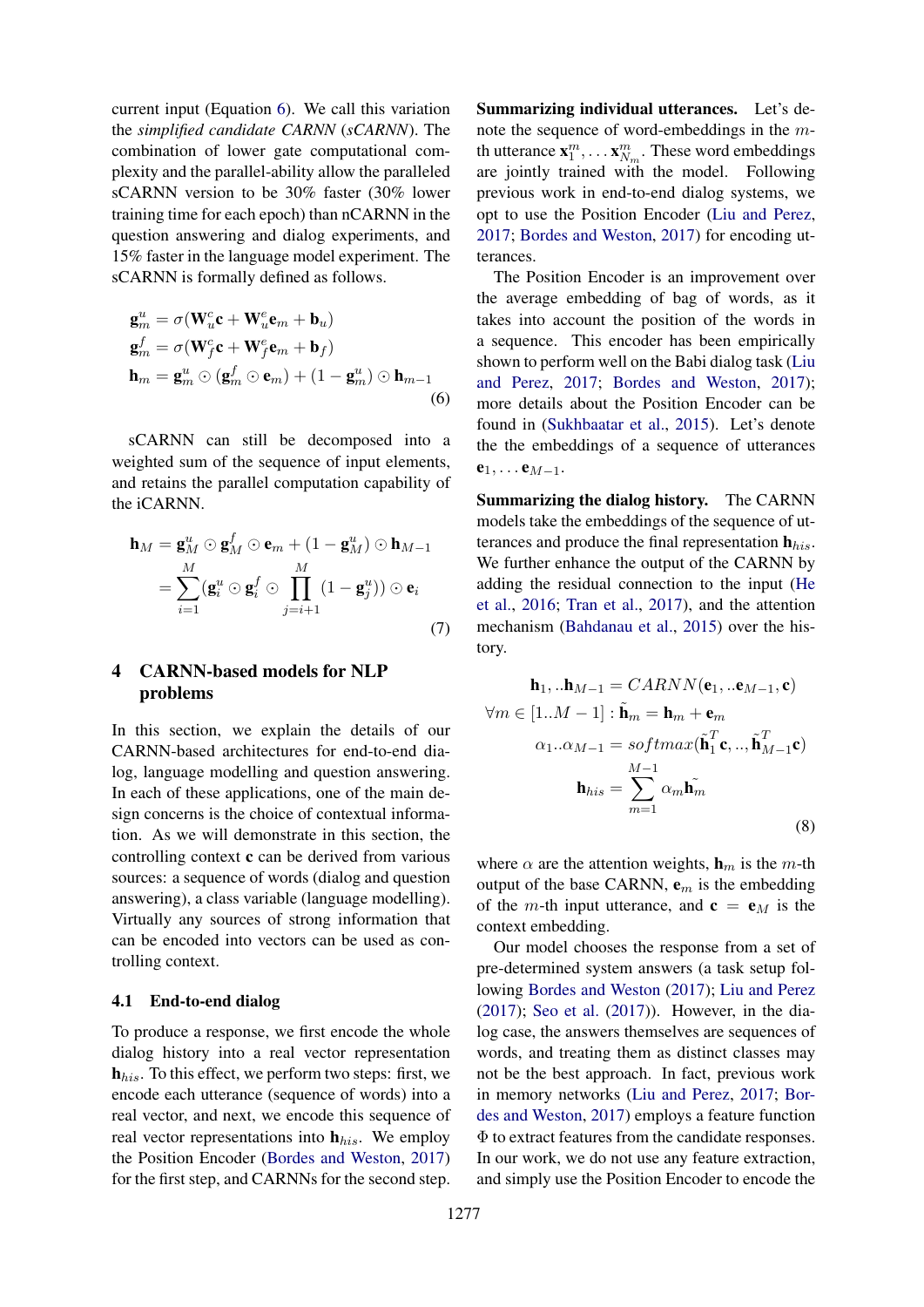

Figure 2: CARNN for dialog.

responses as shown in Figure 2, which depicts our architecture of CARNN for dialog.

$$
\forall l \in [1..L] : \mathbf{e}_l = Position\_Encoder(y_l^c) \quad (9)
$$

We then put a distribution over the candidate responses conditioned on the summarized dialog history  $h_{his}$  (Equation 10).

$$
\mathbb{P}(y) = softmax(\mathbf{h}_{his}^T \mathbf{e}_1^y, ..., \mathbf{h}_{his}^T \mathbf{e}_L^y) \qquad (10)
$$

### 4.2 Contextual language model

Typically, language models operate at the sentence level, i.e., the sentences are treated independently. Several researchers have explored inter-sentence and inter-document level contextual information for language modelling (Ji et al., 2016a,b; Tran et al., 2016; Lau et al., 2017).

Following Ji et al. (2016a,b), we investigate two types of contextual information: (i) the previous sentence context; and (ii) a latent variable capturing the connection information between sentences, such as discourse relation in the Penn Discourse Tree Bank dataset or Dialog Acts in the Switchboard dataset.

Previous sentence context. The previous sentence (time-step  $t - 1$ ) contextual information is encoded by a simplified version of the nCARNN, where the global context is absent. The final hidden vector of this sequence is then fed into the current recurrent computation (time-step  $t$ ) as the context for that sequence. Equation 11 shows this procedure.

$$
\mathbf{c}^{t-1} \longleftarrow nCARNN(\mathbf{e}_1^{t-1}, \dots \mathbf{e}_{M^{t-1}}^{t-1})
$$

$$
\mathbf{h}_1^t, \dots \mathbf{h}_{M^{t-1}}^t = CARNN(\mathbf{e}_1^t, \dots \mathbf{e}_{M^t}^t, \mathbf{c}^{t-1}) \quad (11)
$$

$$
w_{m+1}^t \sim softmax(\mathbf{W}^{(l)}\mathbf{h}_m^t + \mathbf{b}^{(l)})
$$

Latent variable context. Ji et al. (2016b) proposed to embed the predicted latent variables using an embedding matrix, and use this real vector as the contextual information. In our work, we design a multi-task learning scenario where the previous sentence context encoder has additional supervised information obtained from the annotated latent variable  $(L^{t-1})$ . This additional information from the latent variable is only used to train the previous sentence encoder, and enhance the context  ${\bf c}^{t-1}$  (Equation 12). During test time, the language model uses the same computation steps as the previous sentence context version.

$$
\mathbb{P}(L^{t-1}) = softmax(\mathbf{W}^{(c)}\mathbf{c}^{t-1} + \mathbf{b}^{(c)})
$$
  

$$
\mathbb{L}_l^{t-1} \sim \mathbb{P}(L^{t-1})
$$
 (12)

During training, the total loss function  $(\mathbb{L}_{l,w}^t)$ is the linear combination of the average log-loss from the current sentence's words  $(\mathbb{L}_w^t)$  and the log-loss from the previous latent variable  $(\mathbb{L}_l^{t-1})$ .

$$
\mathbb{L}_{l,w}^t = \alpha \mathbb{L}_w^t + (1 - \alpha) \mathbb{L}_l^{t-1} \tag{13}
$$

where  $\alpha$  is a linear mixing parameter. In our experiments, tuning  $\alpha$  does not yield significant improvements, hence we set  $\alpha = 0.5$ .

#### 4.3 Question answering

Answer selection is an important component of a typical question answering system. This task can be briefly described as follows: Given a question  $q$ and a candidate set of sentences  $c_1, c_2, \ldots c_n$ , the goal is to identify positive sentences that contain the answer. Many researchers have investigated employing neural networks for this task (Rao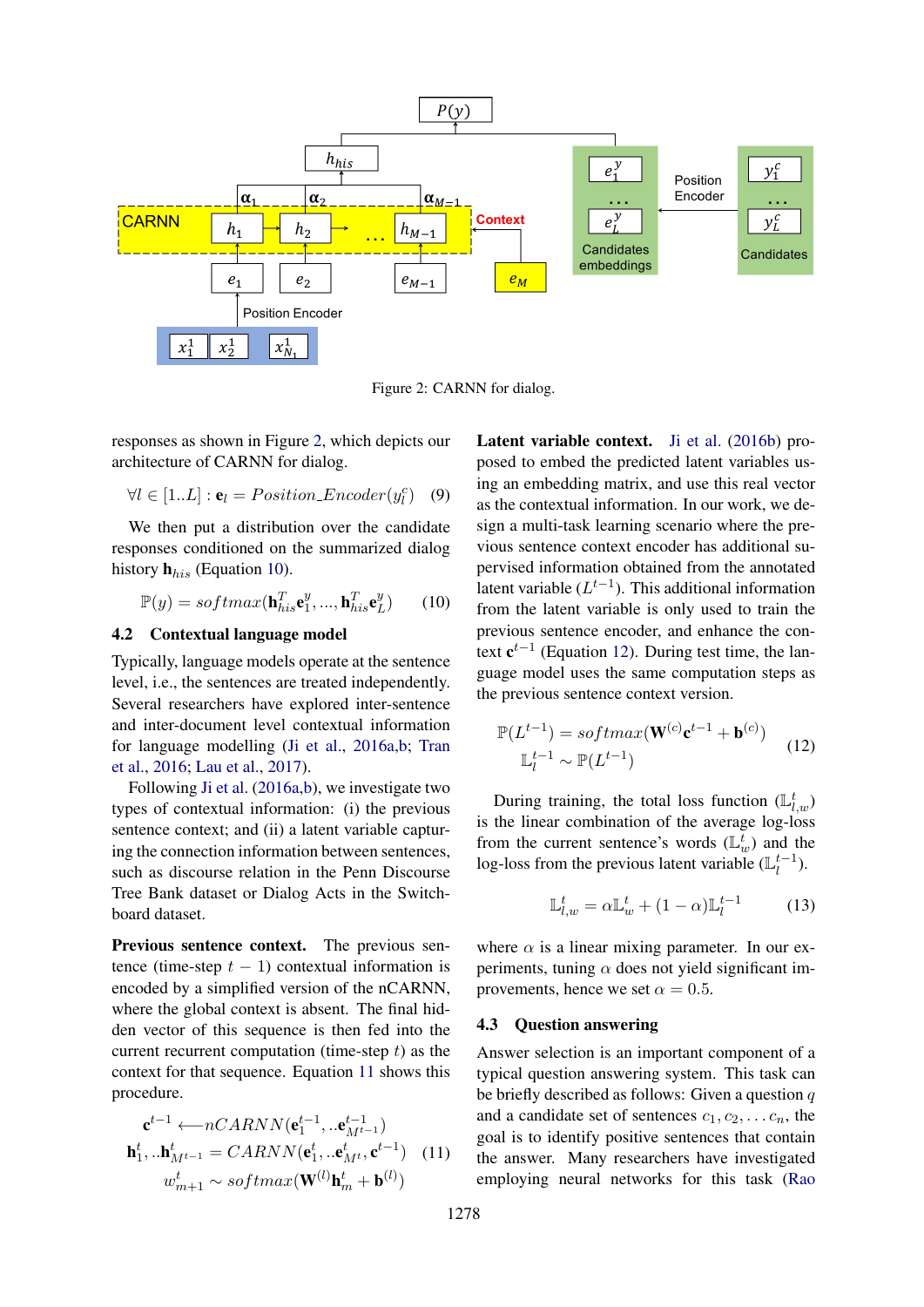

Figure 3: CARNN for context-dependent language model.

et al., 2016; Wang et al., 2017; Bian et al., 2017; Shen et al., 2017; Tay et al., 2017; He et al., 2015). Below is an example from the answer selection TrecQA corpus:

Question: Who established the Nobel prize awards?

Positive answer: The Nobel Prize was established in the will of Alfred Nobel, a Swede who invented dynamite and died in 1896.

Negative answer: The awards aren't given in specific categories.

The IWAN model proposed in (Shen et al., 2017) achieves state-of-the-art performance on the Clean version TrecQA dataset (Wang et al., 2007) for answer selection. In general, given two sentences, the model aims to calculate a score to measure their similarity. For each sentence, the model first uses a bidirectional LSTM to obtain a contextaware representation for each position in the sentence. The representations will later be utilized by the model to compute similarity score of the two sentences according to the degree of their alignment (Shen et al., 2017).

The original IWAN model employed LSTM to encode the sentence pair into sequences of real vector representations. However, these sequences are independent, and do not take into account the information from the other sentence. In order to overcome this limitation, we enhance the IWAN model with a "cross context CARNN-based sentence encoder" that replaces the bidirectional LSTM. When the cross context CARNN sentence encoder processes a sentence, it takes the encoding of the other sentence, encoded by a Position Encoder, as the controlling context (Figure 4).

## 5 Experiments

#### 5.1 End-to-end dialog

Datasets. For the dialog experiments, we focus on two popular datasets for dialog: the Babi dataset (Bordes and Weston, 2017) and the Malluba Frame dataset (Asri et al., 2017).<sup>1</sup>

In our main set of experiments for dialog, we use the original Babi task 6 dataset, and test on the end-to-end dialog setting (the same setting used by Seo et al. (2017); Bordes and Weston (2017); Liu and Perez (2017)). That is, the systems have to produce complete responses and learn the dialog behaviour solely from the ground truth responses without help from manual features, rules or templates. Apart from this main set of experiments, we apply our end-to-end systems as dialog managers and test on a slightly different setting in the next two sets of experiments.

In the second set of experiments, we use our end-to-end systems as "dialog managers". The only difference compared to the end-to-end dialog setting is that the systems produce templatized responses instead of complete responses. Our motivation for this dialog manager setting is that in our preliminary experiments with the Babi dataset, we found out that many of the classification errors are due to very closely related responses, all of which fit the corresponding context. We argue that if we treat the systems as dialog managers, then we can delexicalize and group similar responses. Thus following Williams et al. (2017), we construct a templatized set of responses. For example, all the

<sup>&</sup>lt;sup>1</sup> Among the Babi tasks, we focus mainly on task 6, which is based on real human-machine interactions. The other five Babi datasets comprise synthetically generated data.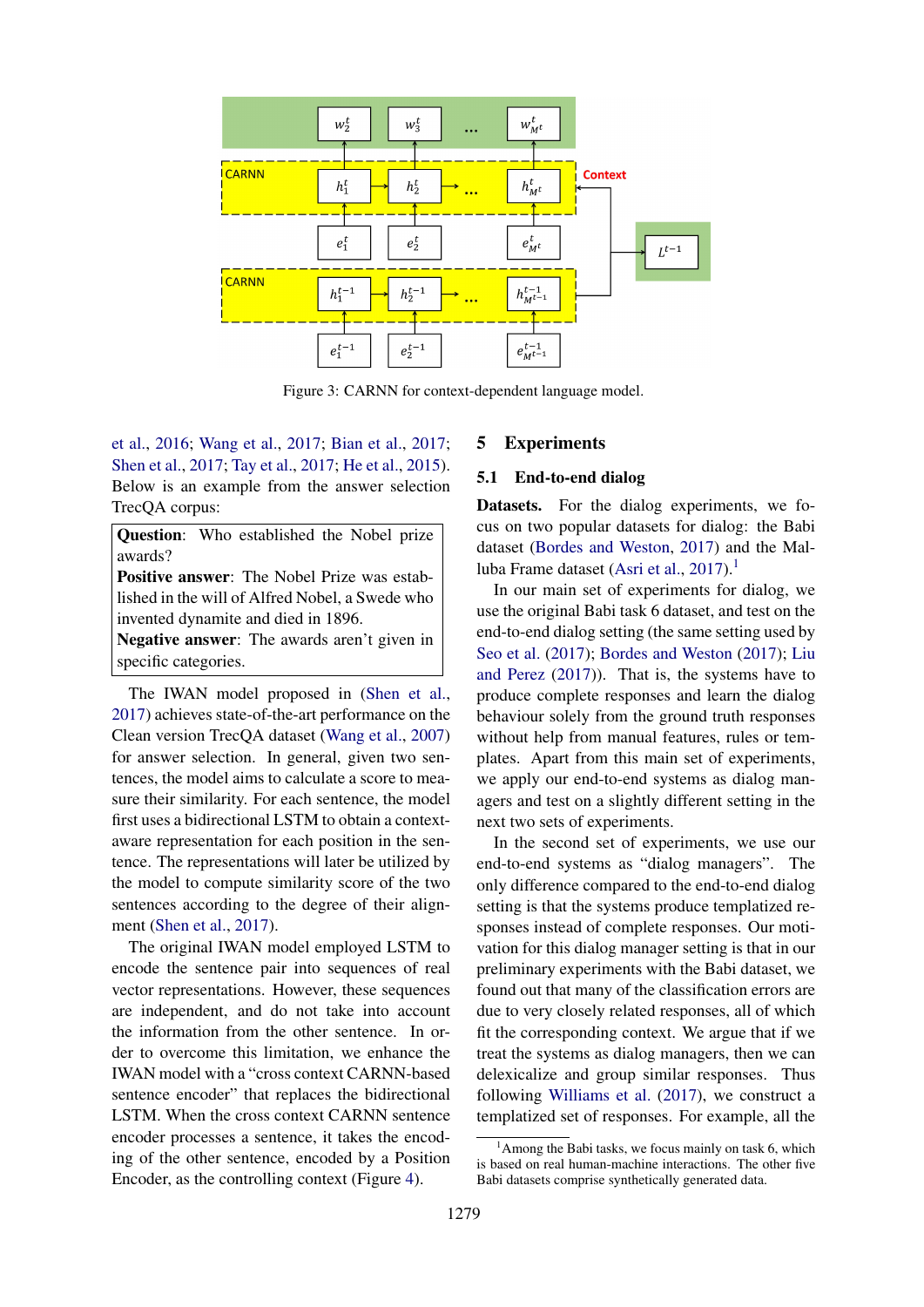

Figure 4: CARNN for Question Answering.

responses similar to *"india house is in the west part of town"* will be grouped into *" name is in the loc* part of town". The set of responses is reduced to 75 templatized responses. We call this new dataset "Babi reduced".<sup>2</sup>

The third set of experiments is conducted on the Frame dataset. The general theme in this dataset is similar to that of the Babi task 6, but the responses in the Frame dataset are generally in free form, rather than being sourced from a limited set. Thus, we define a dialog task on the Frame data set similar to the Babi reduced dialog task by simplifying and grouping the responses.<sup>3</sup> The final set of responses consists of 129 response classes. For the experiments on the Frame dataset, we randomly choose 80% of the conversations as the training set, and 10% each for testing and development.

Baselines. In the dialog experiments, we focus on the existing published results with end-to-end settings, namely the Memory Network (MN) (Bordes and Weston, 2017), the Gated Memory Network (GMN) (Liu and Perez, 2017) and the Query Reduction Network (QRN) (Seo et al., 2017).<sup>4</sup> For the Frame and Babi reduced datasets, we use the publicly available implementation of the  $QRN<sub>5</sub>$ and our implementation of the GMN with hyper parameters similar to those reported by Liu and

5 https://github.com/uwnlp/qrn

| Model               | <b>Babi</b> | Babi reduced | Frame     |
|---------------------|-------------|--------------|-----------|
| nCARNN              | $51.3\%*$   | $55.8\%*$    | $27.4\%*$ |
| <b>iCARNN</b>       | 52.0%*      | $55.2\%*$    | $28.5\%*$ |
| <b>sCARNN</b>       | $50.9\%*$   | 55.9%*       | $25.7\%*$ |
| <b>CARNN</b> voting | $53.2\%$ *  | $56.9\%*$    | $29.1\%$  |
| ORN (2017)          | 46.8%       | 54.7%        | 24.0%     |
| GMN (2017)          | 47.4%       | 54.1%        | 23.6%     |
| MN (2017)           | 41.1%       |              |           |

Table 1: Dialog accuracy on Babi and Frame among end-to-end systems. \* indicates statistical significance with  $p < 0.1$  compared to ORN.

Perez (2017); Seo et al. (2017). Note that the original results presented by Seo et al. (2017), take into account partial matches (matching only a portion of the ground truth response), and hence cannot be directly translated into the standard response accuracy reported by other researchers (we have confirmed this with Seo *et al.*). For a direct comparison with the QRN, we use the evaluation settings employed in other papers (Liu and Perez, 2017; Sukhbaatar et al., 2015).

Results and discussion. Table 1 shows the results of the end-to-end models for the dialog task. All the CARNN-based systems are implemented in Tensorflow (Abadi et al., 2015) with a hidden vector size of 1024. As seen in Table 1, our models achieve the best results, and within the variants of our models, the iCARNN either performs the best, or very close to the best on all datasets. Majority voting provides a significant boost to the performance of the CARNN models. Upon comparison with the baseline systems, CARNN models tend to perform better on instances which require the system to remember specific information through a long dialog history. In Figure 5, the user already mentioned that he/she wants to find a "cheap" restaurant, but the GMN and QRN seem to "forget" this information. We speculate that due

<sup>&</sup>lt;sup>2</sup>We do not have access to Williams et al.  $(2017)$ 's template set, thus the results in Babi reduced are not comparable to those obtained by Williams et al. (2017).

<sup>3</sup>We use only one of the annotated *"Dialog acts"* and its first slot key as a template for the response.

<sup>&</sup>lt;sup>4</sup>Williams et al. (2017) and Liu and Lane (2017) reported very strong performances (55.6% and 52.8% respectively) for the Babi dataset. However, these systems do not learn dialog behaviour solely from Babi's ground truth responses, and thus do not have end-to-end dialog setups. As stated in their papers, Williams *et al.*use hand-coded rules and task-specific templates, while Liu *et al.*employ the external users' goal annotations that are outside the Babi dataset.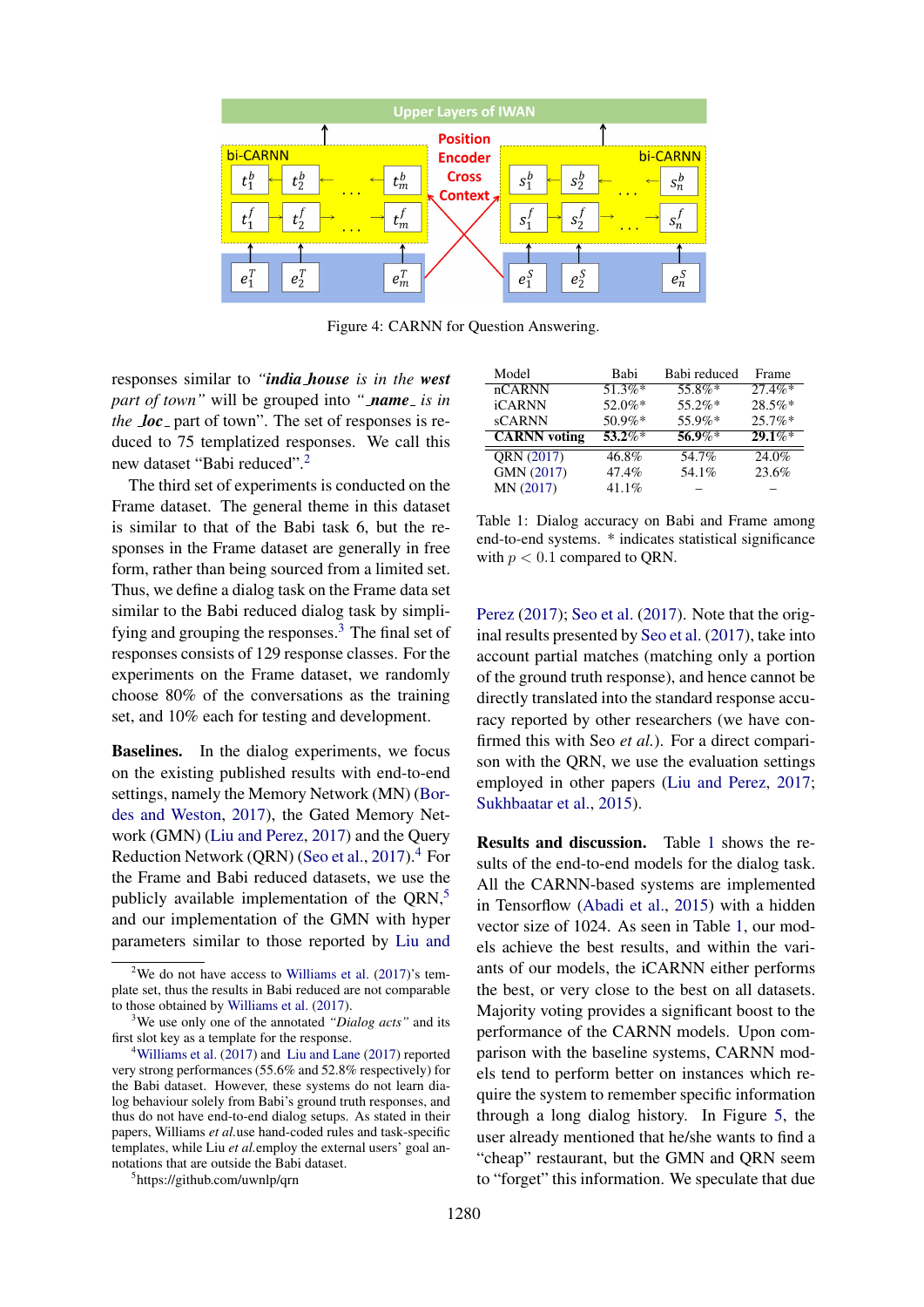| U: im looking for a cheap restaurant |  |  |
|--------------------------------------|--|--|
| S:  What type of food do you want??  |  |  |
| 5 dialog turns                       |  |  |
| S: Could you please repeat that?     |  |  |
| U: vietnamese food                   |  |  |

CARNN action: api\_call vietnamese R\_location cheap **ORN action:** api\_call vietnamese R\_location R\_price GMN action: api\_call vietnamese R\_location R\_price

Figure 5: Sample dialog from our system compared to the baselines. Only CARNN's predicted action takes into account the original cheap restaurant request and matches the ground truth action (in the systems' api calls, "R price" denotes "any price").

to the ease of training, CARNN models summarize the dialog history better, and allow for longer information dependency.

The CARNN units are originally designed in the dialog context. During model calibration, we also tested in the dialog experiments two other CARNN versions with both higher and lower complexity. The lower complexity CARNN version resembles sCARNN without the forget gate, and the higher complexity CARNN version resembles the LSTM unit with all three gates (forget, update and output), with the gates being modified from the original LSTM gates to be functions of the external contextual information. Both of these versions do not perform as well as the three main CARNN versions (48.7% and 48.6% for the highand low-complexity versions respectively in the Babi task).

### 5.2 Contextual language model

Datasets. We employ two datasets for the experiments with the contextual language model: the Switchboard Dialog Act corpus and the Penn Discourse Tree Bank corpus. There are 1155 telephone conversations in the Switchboard corpus, where each conversation has an average of 176 utterances. There were originally 226 Dialog Act (DA) labels in the corpus, but they are usually clustered into 42 labels. The Penn Tree Bank corpus provides discourse relation annotation between the spans of text. We used the preprocessed data by Ji et al. (2016b), where the explicit discourse relations are mapped into a dummy relation. Our data splits are the same as those described in the baselines (Ji et al., 2016a,b).

Baselines. We compare our system with the Recurrent Neural Net (RNNLM) with LSTM unit (Ji et al., 2016a), the Document Contextual Lan-

| Model                | Penn Discourse<br>Tree Bank | Switchboard |
|----------------------|-----------------------------|-------------|
|                      |                             |             |
| nCARNN (w/o latent)  | 96.95                       | 30.17       |
| iCARNN (w/o latent)  | 94.72                       | 32.49       |
| sCARNN (w/o latent)  | 87.39                       | 31.50       |
| nCARNN (with latent) | 96.64                       | 29.72       |
| iCARNN (with latent) | 94.16                       | 32.16       |
| sCARNN (with latent) | 86.68                       | 31.49       |
| <b>RNNLM</b> (2016b) | 117.8                       | 56.0        |
| DCLM (2016a)         | 112.2                       | 45.3        |
| DRLM (2016b)         | 108.3                       | 39.6        |

Table 2: Perplexity on Switchboard and Penn Discourse Tree Bank.

| Model                                                   | <b>MAP</b> | <b>MRR</b> |
|---------------------------------------------------------|------------|------------|
| $\overline{\text{IWAN}}$ (our implementation) + nCARNN* | 0.827      | 0.889      |
| IWAN (our implementation) $+$ iCARNN*                   | 0.826      | 0.907      |
| IWAN (our implementation) $+$ sCARNN*                   | 0.829      | 0.875      |
| <b>IWAN</b> (our implementation)                        | 0.794      | 0.879      |
| <b>IWAN (2017)</b>                                      | 0.822      | 0.889      |
| Compare-Aggregate (2017)                                | 0.821      | 0.899      |
| BiMPM (2017)                                            | 0.802      | 0.875      |
| <b>NCE-CNN (2016)</b>                                   | 0.801      | 0.877      |
| HyperOA $(2017)$                                        | 0.784      | 0.865      |

Table 3: MAP and MRR for question answering. \* indicates statistical significance with  $\alpha$  < 0.05 in t-test compared to IWAN (our implementation).

guage Model (DCLM) (Ji et al., 2016a) and the Discourse Relation Language Model (DRLM) (Ji et al., 2016b). The RNNLM's architecture is the same as that described in (Mikolov et al., 2013) with sigmoid non-linearity replaced by LSTM. The DCLM exploits the inter-sentences context by concatenating the representation of the previous sentence with the input vector (context-tocontext) or the hidden vector (context-to-output). The DRLM introduces the latent variable contextual models using a generative architecture that treats Dialog Acts or discourse relations as latent variables.

Results and discussion. Table 2 shows the test set perplexities across the systems for the Penn Tree Bank and Switchboard datasets. Interestingly, in these experiments, the system with the least computational complexity, the sCARNN, performs best on Penn Discourse Tree Bank, and second best on Switchboard. Generally, we found out that adding the Dialog Act/Discourse supervised signal in a multi-task learning scheme provides a boost to performance, but this improvement is small.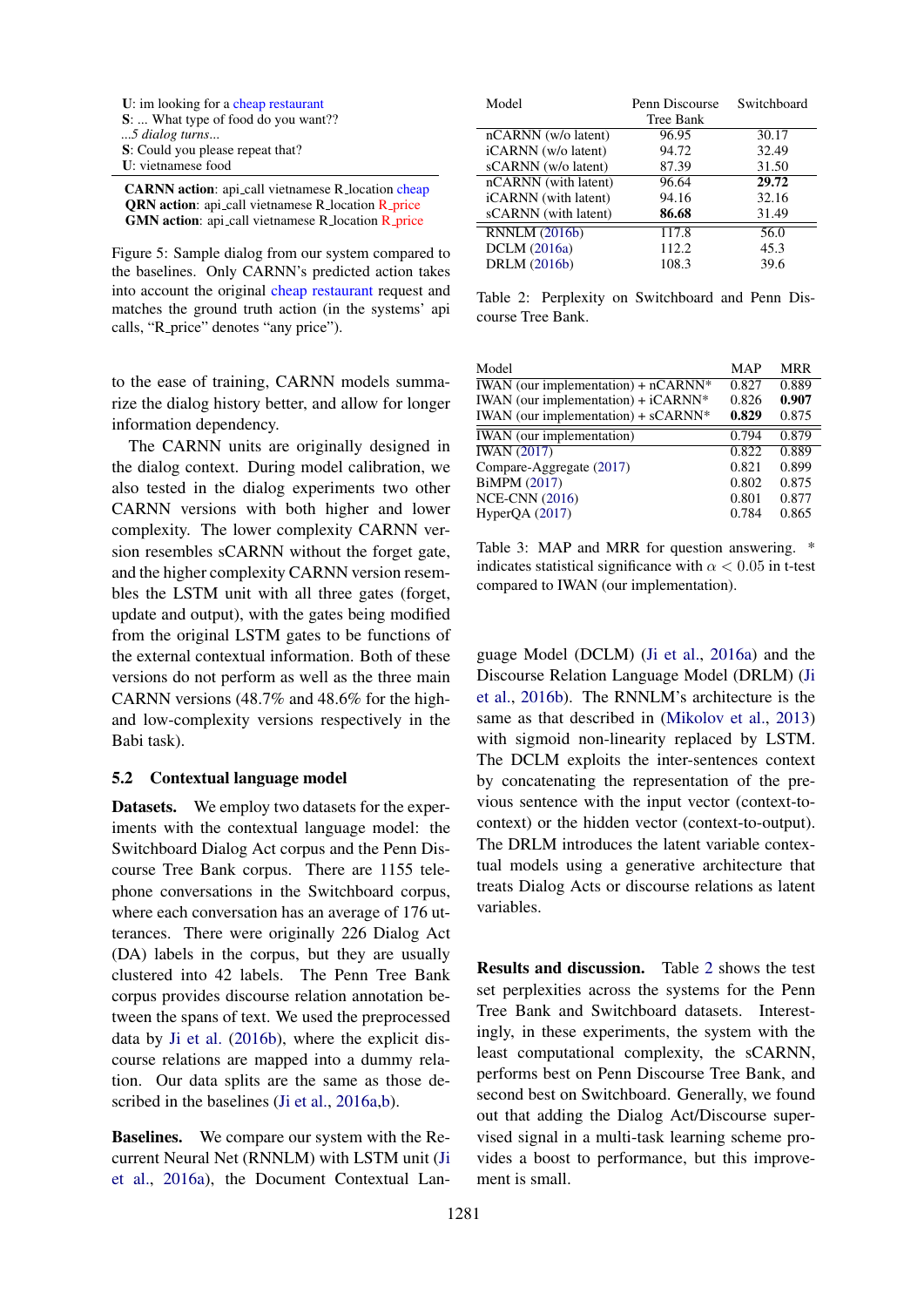## 5.3 Question answering

Datasets. The TrecQA dataset (Wang et al., 2007) is a widely-used benchmark for answer selection. There are two versions of TrecOA: original and clean. The original TrecQA consists of 1,229 training questions, 82 development questions, and 100 test questions. Recently, researchers (Rao et al., 2016; Shen et al., 2017) developed a clean version, where they removed questions in the development and test sets with no answers or only positive/negative answers. This reduced the development and test set's sizes to 65 and 68 questions respectively.

Baselines. We compare the performance of our models with that of the state-of-the-art models on the clean version of the TREC-QA dataset (Shen et al., 2017; Bian et al., 2017; Wang et al., 2017; Rao et al., 2016; Tay et al., 2017). We do not have access to the original implementation of IWAN, hence we use our implementation of the IWAN model as the basis for our models.

Results and discussion. Table 3 shows the MAP (Mean Average Precision) and MRR (Mean Reciprocal Rank) of our systems and the baselines. To the best of our knowledge, our systems outperform all previous systems on this dataset. Enhancing IWAN with cross-context CARNN statistically significantly improves performance. Among the variants, the iCARNN is the most consistent in both MAP and MRR. During our error analysis, we noted that the top answer returned by IWAN models with either LSTM or CARNNs are usually good. However, in many cases, lower ranked answers returned by the LSTM model are not as good as those produced by the CARNN models. We show an example of this in Table 4.

# 6 Conclusion and future work

In this paper, we propose a novel family of RNN units which are particularly useful for the contextual sequence mapping problem: the CARNNs. Together with our neural net architectures, CARNN-based systems outperform previous methods on several public datasets for dialog (Frame and Babi Task 6), question answering (TrecQA) and contextual language modelling (Switchboard and Penn Discourse Tree Bank). In the future, we plan to investigate the effectiveness of CARNN units in other sequence modelling tasks.

| Question: During what war did Nimitz serve?<br><b>IWAN-LSTM</b>                                                                                                                                                      | <b>IWAN-iCARNN</b>                                                                                                                                                                       |
|----------------------------------------------------------------------------------------------------------------------------------------------------------------------------------------------------------------------|------------------------------------------------------------------------------------------------------------------------------------------------------------------------------------------|
| Since the museum opened                                                                                                                                                                                              | Since the museum opened                                                                                                                                                                  |
| in 1983, Fredericksburg                                                                                                                                                                                              | in 1983, Fredericksburg                                                                                                                                                                  |
| has become a haven for                                                                                                                                                                                               | has become a haven for                                                                                                                                                                   |
| retired military service-                                                                                                                                                                                            | retired military service-                                                                                                                                                                |
| men who come to trace                                                                                                                                                                                                | men who come to trace                                                                                                                                                                    |
| Nimitz's career and the                                                                                                                                                                                              | Nimitz's career and the                                                                                                                                                                  |
| events of World War II.                                                                                                                                                                                              | events of World War II.                                                                                                                                                                  |
| Bill McCain, who grad-<br>uated from West Point,<br>chased Pancho Villa with<br>Gen. Blackjack Pershing,<br>served as an artillery of-<br>ficer during World War I<br>and attained the rank of<br>brigadier general. | Indeed, the ancestors of<br>Chester W. Nimitz, the<br>U.S. naval commander in<br>chief of the Pacific in<br>World War II, were among<br>the first German pioneers<br>to settle the area. |
| There was his grandfather,                                                                                                                                                                                           | Slew McCain's peers                                                                                                                                                                      |
| Admiral John "Slew" Mc-                                                                                                                                                                                              | at the Naval Academy                                                                                                                                                                     |
| Cain, Class of 1906, a                                                                                                                                                                                               | were Chester Nimitz and                                                                                                                                                                  |
| grizzled old sea dog who                                                                                                                                                                                             | William "Bull" Halsey,                                                                                                                                                                   |
| commanded aircraft carri-                                                                                                                                                                                            | who would become major                                                                                                                                                                   |
| ers in the Pacific during                                                                                                                                                                                            | commanders during World                                                                                                                                                                  |
| World War II.                                                                                                                                                                                                        | War II.                                                                                                                                                                                  |

Table 4: Top three answers produced by CARNN and LSTM. Blue colored answers are correct and red ones are incorrect.

# References

- Martín Abadi, Ashish Agarwal, Paul Barham, Eugene Brevdo, Zhifeng Chen, Craig Citro, Greg S. Corrado, Andy Davis, Jeffrey Dean, Matthieu Devin, Sanjay Ghemawat, Ian Goodfellow, Andrew Harp, Geoffrey Irving, Michael Isard, Yangqing Jia, Rafal Jozefowicz, Lukasz Kaiser, Manjunath Kudlur, Josh Levenberg, Dan Mané, Rajat Monga, Sherry Moore, Derek Murray, Chris Olah, Mike Schuster, Jonathon Shlens, Benoit Steiner, Ilya Sutskever, Kunal Talwar, Paul Tucker, Vincent Vanhoucke, Vijay Vasudevan, Fernanda Viegas, Oriol Vinyals, Pete Warden, ´ Martin Wattenberg, Martin Wicke, Yuan Yu, and Xiaoqiang Zheng. 2015. TensorFlow: Large-scale machine learning on heterogeneous systems. Software available from tensorflow.org.
- Layla El Asri, Hannes Schulz, Shikhar Sharma, Jeremie Zumer, Justin Harris, Emery Fine, Rahul Mehrotra, and Kaheer Suleman. 2017. Frames: A corpus for adding memory to goal-oriented dialogue systems. *arXiv preprint arXiv:1704.00057* .
- Dzmitry Bahdanau, Kyunghyun Cho, and Yoshua Bengio. 2015. Neural machine translation by jointly learning to align and translate. In *ICLR*.
- Weijie Bian, Si Li, Zhao Yang, Guang Chen, and Zhiqing Lin. 2017. A compare-aggregate model with dynamic-clip attention for answer selection. In *Proceedings of the 2017 ACM on Conference on Information and Knowledge Management, CIKM 2017, Singapore, November 06 - 10, 2017*. pages 1987–1990.